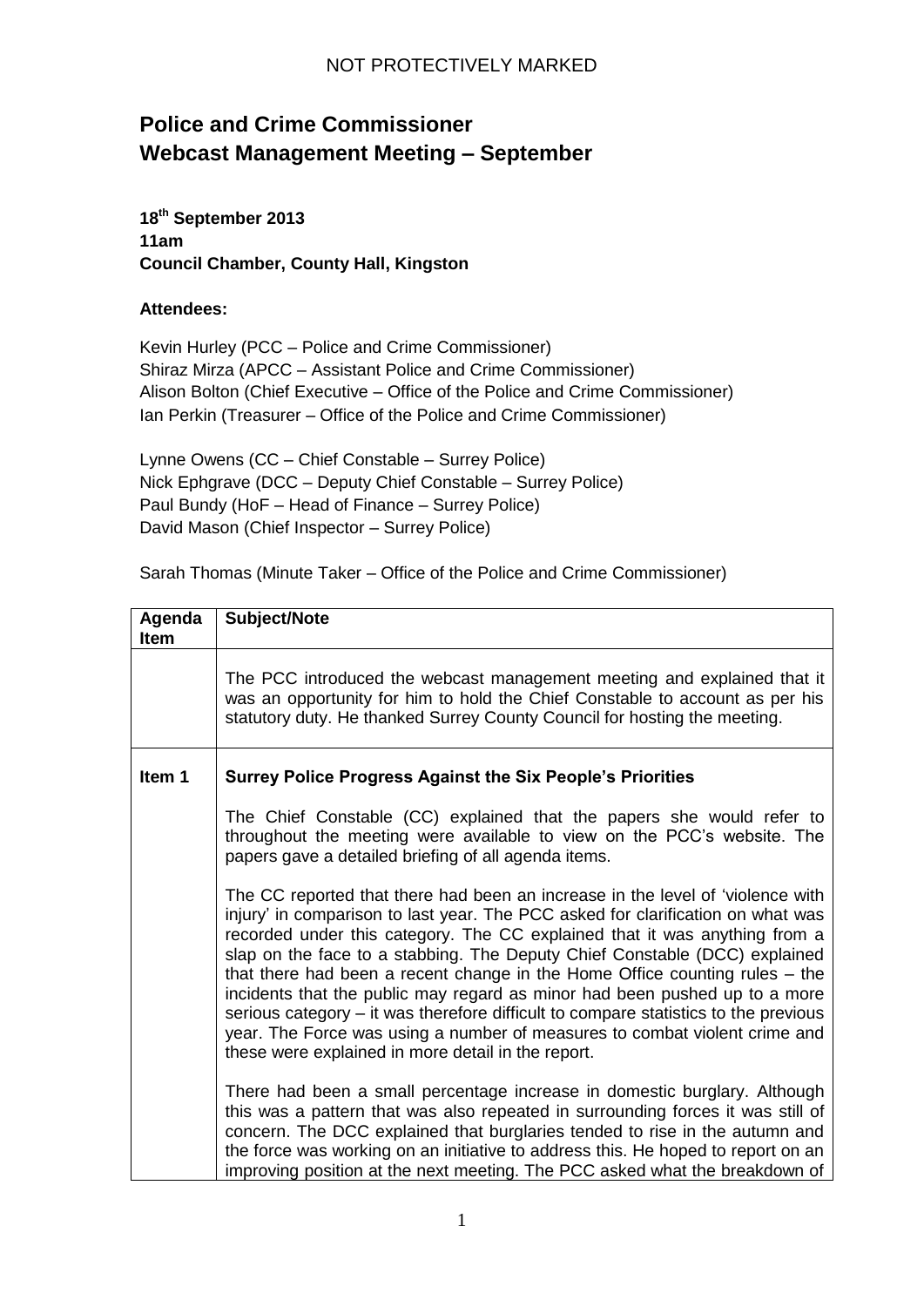|       | robbery type was. The CC said that Surrey did not suffer from significant<br>commercial robbery but more personal theft i.e. mobile phones.                                                                                                                                                                                                                                                                                                                                                                                                                                                                                                                                                                                |
|-------|----------------------------------------------------------------------------------------------------------------------------------------------------------------------------------------------------------------------------------------------------------------------------------------------------------------------------------------------------------------------------------------------------------------------------------------------------------------------------------------------------------------------------------------------------------------------------------------------------------------------------------------------------------------------------------------------------------------------------|
|       | The CC wanted to emphasise that the Force was doing a lot of work in relation<br>to detections. From August 2012 the Force had been counting detections<br>differently and the PCC should be able to see year on year data from the end<br>of September 2013. The 'Taking Into Consideration' (TIC) team had been<br>focusing on offenders who had been arrested or charged for serious acquisitive<br>crime (household and personal crime where items are taken) to obtain<br>secondary detections through TIC. Since March 2013 the team had obtained<br>117 TICs of which 50 were for burglary dwelling offences. The PCC highlighted<br>that this was a good result especially for the victims of those 50 burglaries. |
|       | It was noted that funding for drug referral testing in custody was suspended on<br>20 <sup>th</sup> June due to funding issues for the Drug Intervention Programme (DIP).<br>The Chief Constable said that she would appreciate the support of the PCC in<br>determining future funding so that the testing can resume as soon as possible.<br>The PCC reported that he had recently met with the Director of Public Health<br>for the county and this was one of the issues that had been discussed.                                                                                                                                                                                                                      |
|       | The PCC noted the Force's efforts in tackling the issue of drugs in schools. It<br>had been raised with him as a concern by a number of parents and the work<br>that the Force was doing to tackle the problem was ground breaking. This was<br>an excellent direct response to one of the People's Priorities.                                                                                                                                                                                                                                                                                                                                                                                                            |
|       | The report contained a financial performance summary in relation to the<br>seizure of assets and some highlights of specific incidents that had resulted in<br>confiscation orders and cash forfeitures. The PCC recognised that the Force<br>was doing a lot of work in this area and was pleased with the results so far.                                                                                                                                                                                                                                                                                                                                                                                                |
|       | The CC reported that the Force's review of the Special Constabulary had gone<br>live on 1 <sup>st</sup> August. Specials were a valuable resource and recruitment had re-<br>opened. The PCC welcomed those watching the webcast to apply to become a<br>Special.                                                                                                                                                                                                                                                                                                                                                                                                                                                          |
| area. | The Force had received excellent feedback following the HMIC (Her Majesty's<br>Inspectorate of Constabulary) report on policing in austerity. The CC was<br>pleased that the Force had been acknowledged nationally for their work in this                                                                                                                                                                                                                                                                                                                                                                                                                                                                                 |
|       | The PCC noted the examples of good work in the report.                                                                                                                                                                                                                                                                                                                                                                                                                                                                                                                                                                                                                                                                     |
|       | The PCC asked what the position was on defibrillators. The CC said that some<br>police vehicles contained defibrillators but not all of them. The Force was<br>currently looking at plans to extend them to all vehicles – if they could then they<br>would. Three hours training per officer was required so the logistics of this were<br>being looked at. The PCC supported this approach.                                                                                                                                                                                                                                                                                                                              |
|       | The CC was delighted with the recent results of victim satisfaction. The PCC<br>was pleased with the increase in BME satisfaction. He thanked his Assistant<br>PCC Shiraz Mirza and Sergeant Nolan Heather for their work in improving<br>relationships with taxi drivers in Woking.                                                                                                                                                                                                                                                                                                                                                                                                                                       |
|       | The PCC raised a concern about the way some victims of crime were treated in<br>court. He would be raising this issue with partner agencies to ensure that                                                                                                                                                                                                                                                                                                                                                                                                                                                                                                                                                                 |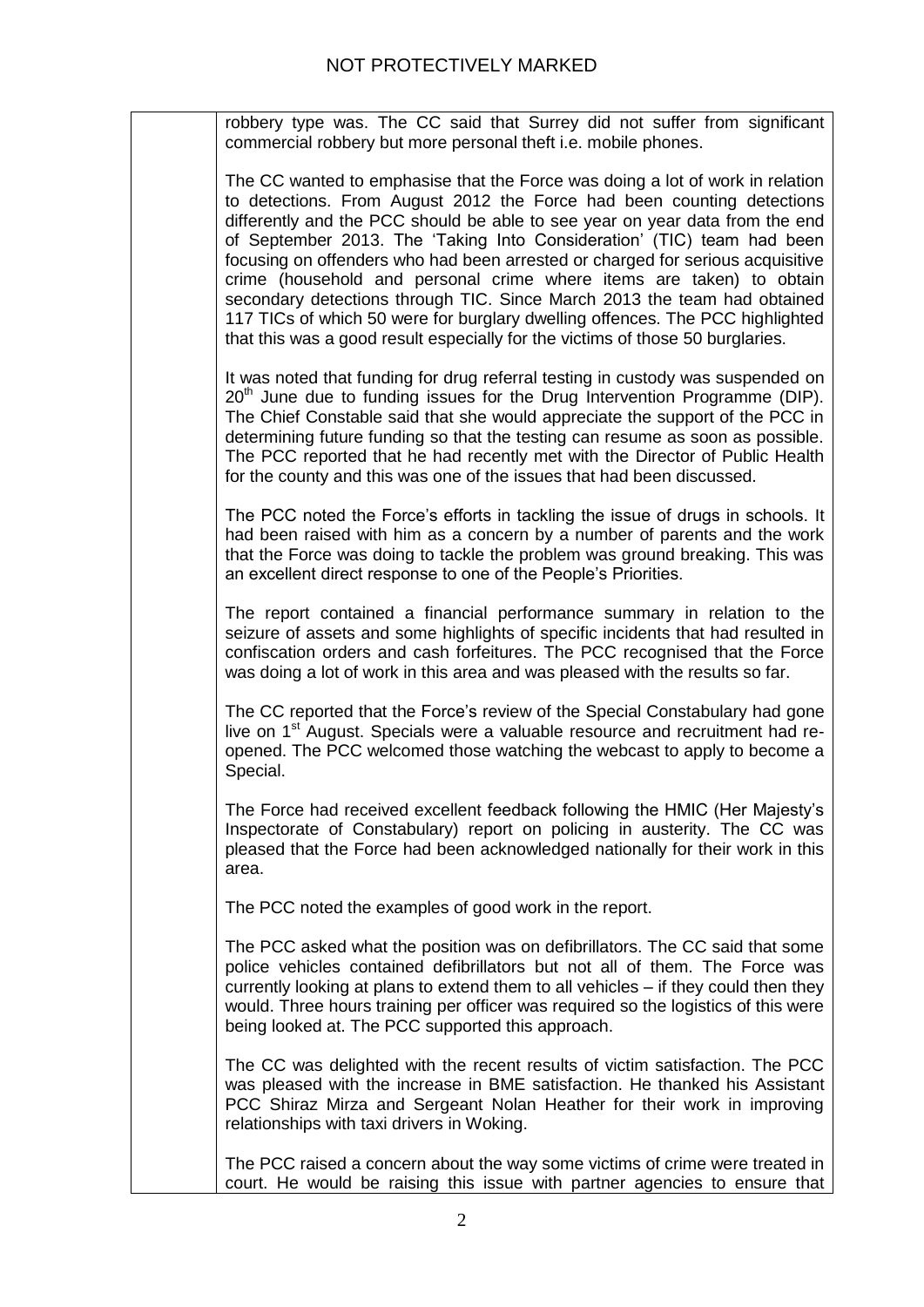victims were treated better. The CC welcomed the PCC's support in regard to this matter. The DCC had already raised the problem with the CPS including the frustrations that officers had with CPS timelines. The PCC stated that he had expressed an interest in becoming a 'Super PCC' which would involve greater oversight of the CPS and courts. This project was still in its early stages though.

The CC explained that Local Policing Boards had been set up in all eleven boroughs and districts. Some had been more popular than others. The Force would be reviewing them and would then bring some proposals to the PCC on how to take them forward. The PCC welcomed the use of social media to engage with the public via online police panel meetings. He was keen to see the outcome of the boards and the issues that were being raised by the public – it was important that he was aware of public concerns.

The recent Staff Survey had received its highest response which was positive but had resulted in a number of negative indicators. This wasn't a surprise and the issues would be picked up by senior management. The PCC was equally concerned about this. He wanted those watching to note the unsatisfactory pay that a new police constable received - circa £1400 per month for working a 7 day shift pattern.

The CC updated the PCC on the Police Staff Pay Negotiations – Unison members had rejected the offer of a 1% pay increase – the Force was currently engaging with Unison on next steps. The PCC was sympathetic to the rejection but emphasised that the Force could not afford a larger increase. He was also mindful of the officer turnover rate noting that the Metropolitan Police Service was an attractive move due to the increase in pay. He said that the officers he had into contact with were all enthusiastic and highly motivated which was a credit to the leadership team.

There had been a small increase in the number of complaint cases recorded in the early part of 2013. There was a significant increase in the number of allegations recorded but it was noted that one complaint could contain multiple allegations. The DCC was leading a piece of work, along with the head of the Professional Standards Department, to change the Force's approach to complaints. The main objective was to be fair and to be seen to be fair and to encourage more people to report wrong doing.

From September 2013 all officers (up to and including the rank of Chief Constable) would have to take a mandatory fitness test. The report contained more information on this.

The CC reported that she had received a number of letters of thanks, two of which included a donation to the Chief Constable's nominated charity.

The PCC asked the CC to explain in more detail about powers designated to PCSOs and whether all PCSOs were able to use all the powers that could be designated to them. The CC explained that she designated a wide selection of powers to PCSOs – indeed they used more than the standard set required for their role. Local authorities were also able to designate powers but she was concerned that if this was allowed then her officers would pick up responsibilities that should come under the local authority. She suggested that Councils should be giving powers to their own officers. T/ACC Gavin Stephens was currently involved in a piece of work that was looking at what powers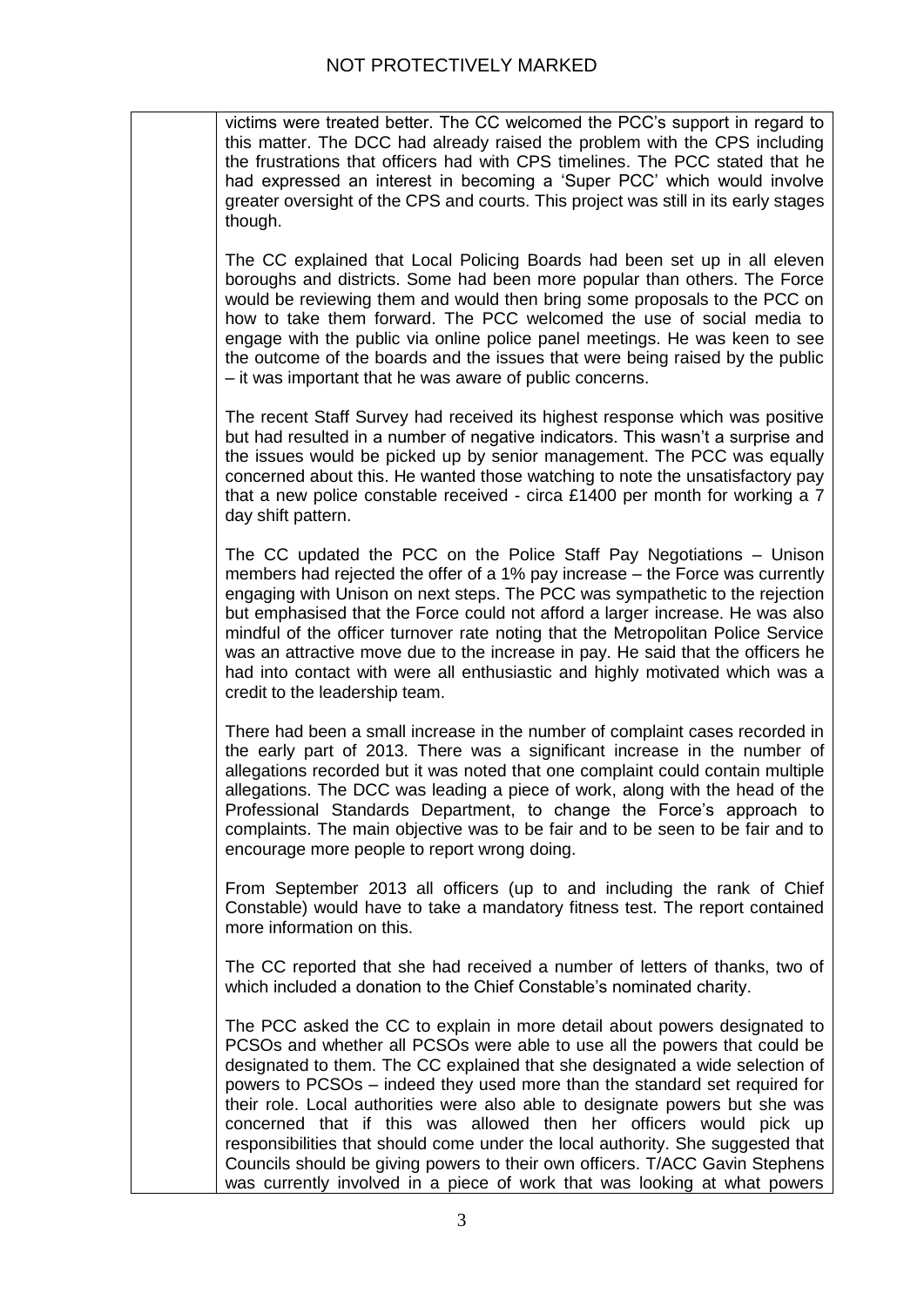|                   | Councils currently gave to their staff. The PCC welcomed the comprehensive<br>report and would look forward to an update on T/ACC Stephens' findings.<br>Assistant PCC Shiraz Mirza suggested that the agenda for the management<br>meeting needed to include a 'Matters Arising' and 'AOB' so that items<br>discussed at the previous meeting or matters not on the agenda could be<br>discussed.<br>He reported that he had recently gone out on patrol with officers from Guildford<br>and Runnymede and wanted to know whether the CC supported him going out<br>and visiting officers. This was a concern that he had previously raised with the<br>CC and was waiting for an update.<br>The CC said that she had been in contact with the PCC's office about this. She<br>had a concern that officers would confuse who was operationally responsible<br>for the Force if the PCC, Deputy PCC and Assistant PCCs visited them and<br>asked them to report any issues and concerns that they had. She was happy<br>for visits to take place from a learning aspect but not for the PCC's office to<br>deal with any issues directly as these should be dealt with by her and her<br>leadership team. |
|-------------------|-----------------------------------------------------------------------------------------------------------------------------------------------------------------------------------------------------------------------------------------------------------------------------------------------------------------------------------------------------------------------------------------------------------------------------------------------------------------------------------------------------------------------------------------------------------------------------------------------------------------------------------------------------------------------------------------------------------------------------------------------------------------------------------------------------------------------------------------------------------------------------------------------------------------------------------------------------------------------------------------------------------------------------------------------------------------------------------------------------------------------------------------------------------------------------------------------------------|
| Item <sub>2</sub> | <b>Financial Monitoring</b>                                                                                                                                                                                                                                                                                                                                                                                                                                                                                                                                                                                                                                                                                                                                                                                                                                                                                                                                                                                                                                                                                                                                                                               |
|                   | The CC referred to the written report which contained detail about the Force's<br>current financial position. It was noted that there was a current over spend of<br>£66k. However, this wasn't unusual for so early in the financial year and would<br>balance at the end of the year.<br>The Head of Finance (HoF) gave a brief summary of the revenue and capital<br>budget. The PCC noted that the income and expenditure indicated that both<br>the Response and Investigation Strand were over budget. He asked whether<br>this was unusual or whether any money needed to be moved into their<br>budgets. The HoF explained that this was a transitional issue – it would be<br>worked through at the regular finance board meeting and necessary<br>adjustments would be made.                                                                                                                                                                                                                                                                                                                                                                                                                    |
| Item <sub>3</sub> | <b>Estate Strategy Review</b>                                                                                                                                                                                                                                                                                                                                                                                                                                                                                                                                                                                                                                                                                                                                                                                                                                                                                                                                                                                                                                                                                                                                                                             |
|                   | The CC presented the report which gave an update on the on-going estate<br>strategy reviews. She reported that Jacobs had been appointed as the external<br>consultants to carry out the review of the disposal of police stations and also<br>the development potential of the headquarters site in Guildford and Woking<br>Police Station. The Chief Executive reported that she had received a report<br>from Jacobs on their proposals but this was yet to be seen by the PCC.<br>The PCC asked whether the report gave assurance that more capital could be<br>generated from the sales of the remaining police stations. The CE said that this<br>appeared to be the indication but that the PCC needed to see the report and<br>make a formal decision about the sale of the remaining stations.                                                                                                                                                                                                                                                                                                                                                                                                   |
| Item 4            | <b>ICT Strategy</b>                                                                                                                                                                                                                                                                                                                                                                                                                                                                                                                                                                                                                                                                                                                                                                                                                                                                                                                                                                                                                                                                                                                                                                                       |
|                   | The CC explained that the report contained an interim update as the Force was<br>waiting for a report from Accenture on their proposals of the future structure of<br>ICT/HR and Finance. The PCCs from both Surrey and Sussex would be                                                                                                                                                                                                                                                                                                                                                                                                                                                                                                                                                                                                                                                                                                                                                                                                                                                                                                                                                                   |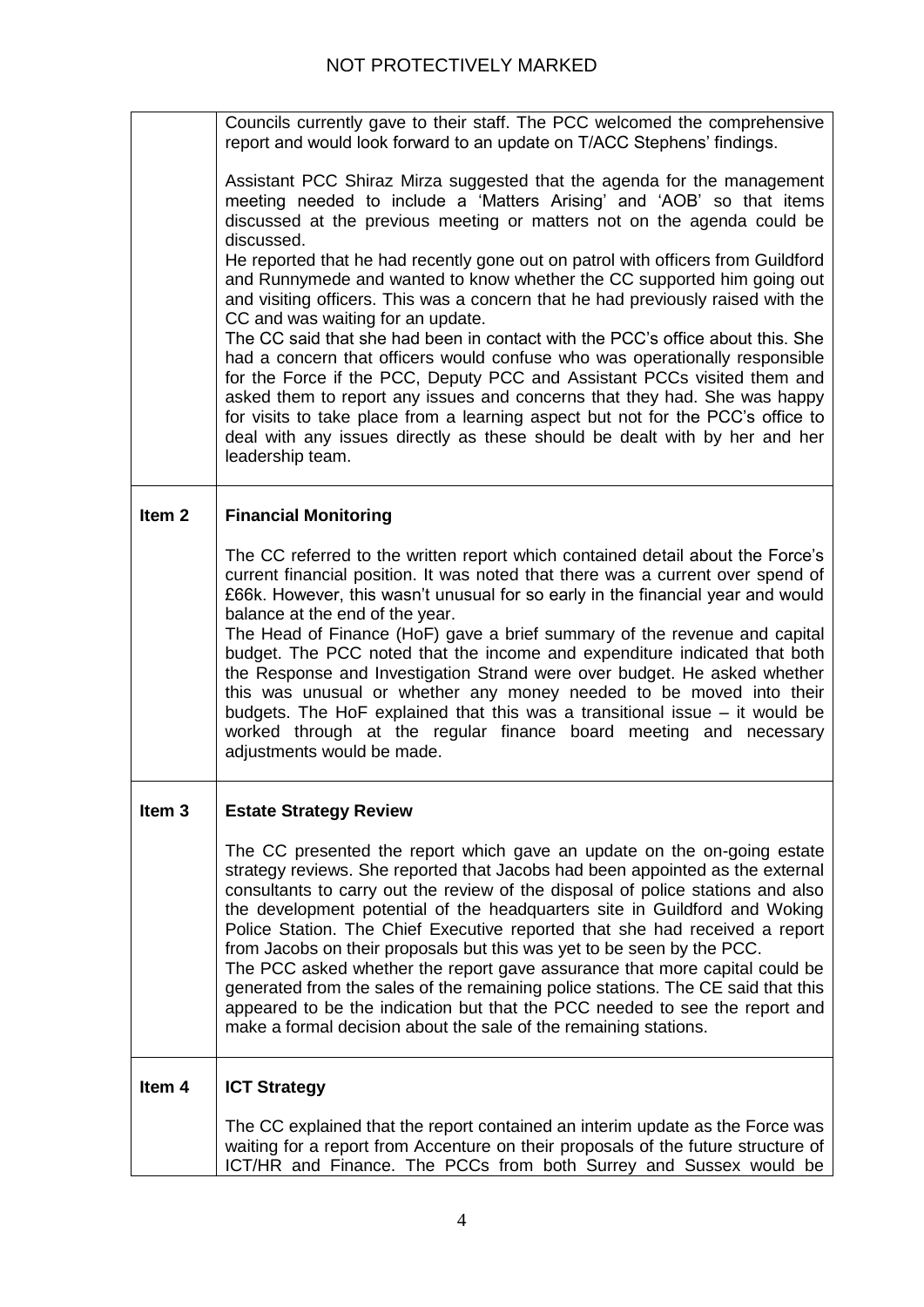|                   | updated on their proposals at a joint meeting taking place on 7 <sup>th</sup> October.<br>The report also contained detail on the sustainability of current IT systems.                                                                                                                                                                                                                                                                                                                                                                                                                                                                                                                                                                                                                                                                                                                                                   |
|-------------------|---------------------------------------------------------------------------------------------------------------------------------------------------------------------------------------------------------------------------------------------------------------------------------------------------------------------------------------------------------------------------------------------------------------------------------------------------------------------------------------------------------------------------------------------------------------------------------------------------------------------------------------------------------------------------------------------------------------------------------------------------------------------------------------------------------------------------------------------------------------------------------------------------------------------------|
| Item <sub>5</sub> | <b>Health and Safety</b>                                                                                                                                                                                                                                                                                                                                                                                                                                                                                                                                                                                                                                                                                                                                                                                                                                                                                                  |
|                   | The DCC was the lead for Health and Safety in the Force. He was currently<br>doing a piece of work into officers injured on duty. It was noted that there had<br>been three significant injuries sustained by officers in the last 18 months which<br>was very unusual as a majority of injuries were minor bruises, grazes,<br>reddening of the skin etc.<br>The PCC asked whether the CC and DCC thought that officers on patrol had<br>adequate defensive equipment, for example, Tasers. The CC said that Surrey<br>had a higher percentage of Tasers than a number of other forces and her<br>current view was that this was enough. However, the DCC was carrying out a<br>threat and risk assessment in this area. The PCC said he was most supportive<br>of as many officers as possible being equipped with Tasers.                                                                                              |
| Item 6            | <b>Mental Health</b>                                                                                                                                                                                                                                                                                                                                                                                                                                                                                                                                                                                                                                                                                                                                                                                                                                                                                                      |
|                   | The CC was pleased to receive the request from the PCC to report on mental<br>health as this was a significant concern for the Force. She explained that an<br>additional report would be presented to the PCC in Part Two of the meeting<br>which outlined the timeline of a typical case involving an individual with mental<br>health issues and the involvement of Surrey officers. It was inappropriate to<br>present this aspect of the report in the public part of the meeting as the detail<br>could potentially reveal the identity of the individual concerned. The Force<br>currently had a good relationship with Surrey Borders NHS Trust at a strategic<br>level but the county lacked facilities for children and there were not enough<br>beds for adults. Police custody was not an appropriate place for mental health<br>patients – consequently the police were bearing the risk for other agencies. |
|                   | The PCC shared the CC's concerns. There was a lack of secure<br>accommodation for mental health patients and it should not be the<br>responsibility for police officers to look after patients. He had raised his<br>concerns with a junior health minister who lived in the local area. Ultimately the<br>Government needed to do more. The CC emphasised that the issue was not<br>just about guardianship, it was also about the time taken by officers to look<br>after the patient until they were able to find a suitable hospital for them.                                                                                                                                                                                                                                                                                                                                                                        |
| Item <sub>7</sub> | <b>Scrutiny of Out of Court Disposals</b>                                                                                                                                                                                                                                                                                                                                                                                                                                                                                                                                                                                                                                                                                                                                                                                                                                                                                 |
|                   | The CC presented the report which explained in detail about out of court<br>disposals. The Force was currently involved in the establishment of a panel<br>which would scrutinise out of court disposals to ensure that they were being<br>carried out effectively. She congratulated Superintendent Alison Barlow who<br>was leading this piece of work.                                                                                                                                                                                                                                                                                                                                                                                                                                                                                                                                                                 |
|                   | The PCC thanked the CC and her officers for their good work. He noted that<br>burglary remained a concern but welcomed the work being carried out by the<br>Force. He was also pleased that the DCC was reviewing the risk assessment<br>around officer safety.                                                                                                                                                                                                                                                                                                                                                                                                                                                                                                                                                                                                                                                           |